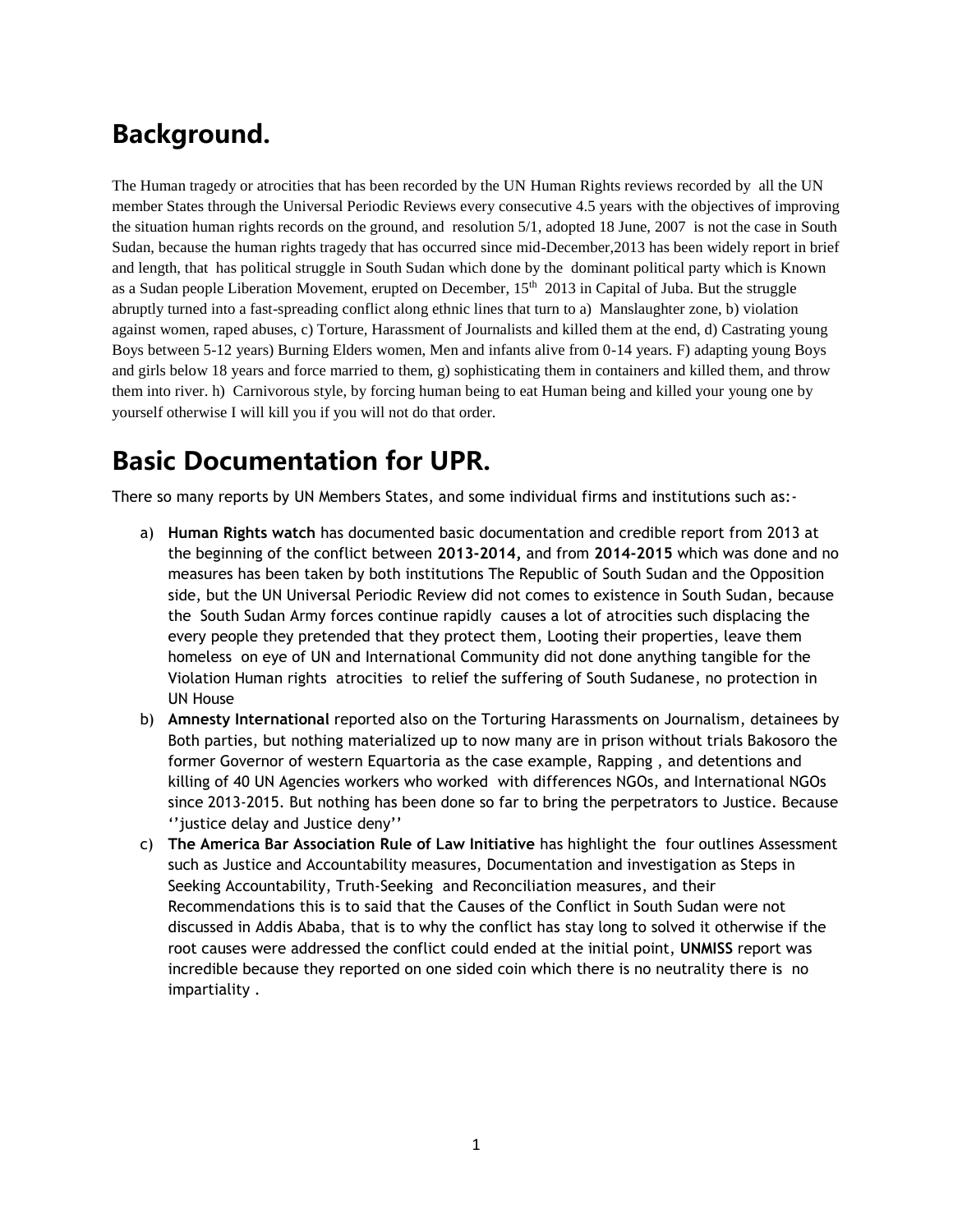#### **SOUTH SUDAN HUMAN RIGHTS COMMISSION.**

This is the right body which is actually should assisted the International communities in documenting the Atrocities in South Sudan, but because it has involved in denying the atrocities that happened on mid-December, 2013. I have goggled a lot reports in the website of so many Organizations, but I failed to get the SSHRC report I got only some reports from South Sudan Law Society, and civil Societies who have good assessments in the situation in south Sudan, but they are risking their lives from the hands of national security of South Sudan. and was quiet surprisingly that the only government organization that produce any public report about the conflict is SSHRC while the interim report which was issued in March,2014 was not positive and was received with a lot of doubt and at least outside Government broadly confirming Government abuses, interviewees noted that president Kiir 's Chairman of SSHRC was cannot be see truly independent and it does not have enforcement power of it own their report base only recommendations, and lack evidence, and they complained a lot of lack of finance to run the commission it described as ''a toothless that cannot bid'' The gaps that was left out from collection of database by all the International human Rights documentation and criminal investigation are i. pictorial images which can be used for evidences which should share the same goals', that including the reinforcement of the State's responsibility to protect human rights by pursuing accountability, the SSHRC 's to refer to systematic, and strategic information-collection processes that provide accountability mechanism, both Civil Societies , and SSHRC are suppose to be leading in the future with data and evidence necessary to ensure Accountability while they are related and often complementary, where there is also a distinction between the two, focusing on general monitoring , and advocacy goals, human rights documentation has limited impact where it is necessary to establish criminal accountability in compliance with rules of evidence, and procedures criminal investigations ,and evidence-gathering which focus on establishing command , and control, linkages to crimes or other misconduct and individual responsibility are necessary to develop more sophisticated accountability cases that against which are higher – level political , and military actors.

The short-coming on this mid-December, 2013-2014 was lack of sharing information with International Human rights documentation in South Sudan in which every organizations which involved Human Rights documentations they get the pained from Harassments from the Government actors which were the causes for not collecting enough Evidence because Government of South Sudan ceiled the information for all both International Human Rights Documentations in the field in which there is no protection for the victims and perpetrators, and Documenters never get a chance to go further to continue for documenting Evidence or collect the database. therefore that is now the work Jonglei Development Agency to Collect Images or Video of the Atrocities in South Sudan for both Accountability and Memorialized or museum the people to remembered their young one .who perished in mid-December, 2013 in Juba South Sudan not only that, but also the UNMISS has been caused by many Civil Societies that they are refusing to share their own documentation with other International Human Rights Documentation Initiative because they had surveillances camera which captured every events took place in mid-December, 2013-2014 in Juba South Sudan. The ANNEX 1 Pictorial Images , and ANNEX 2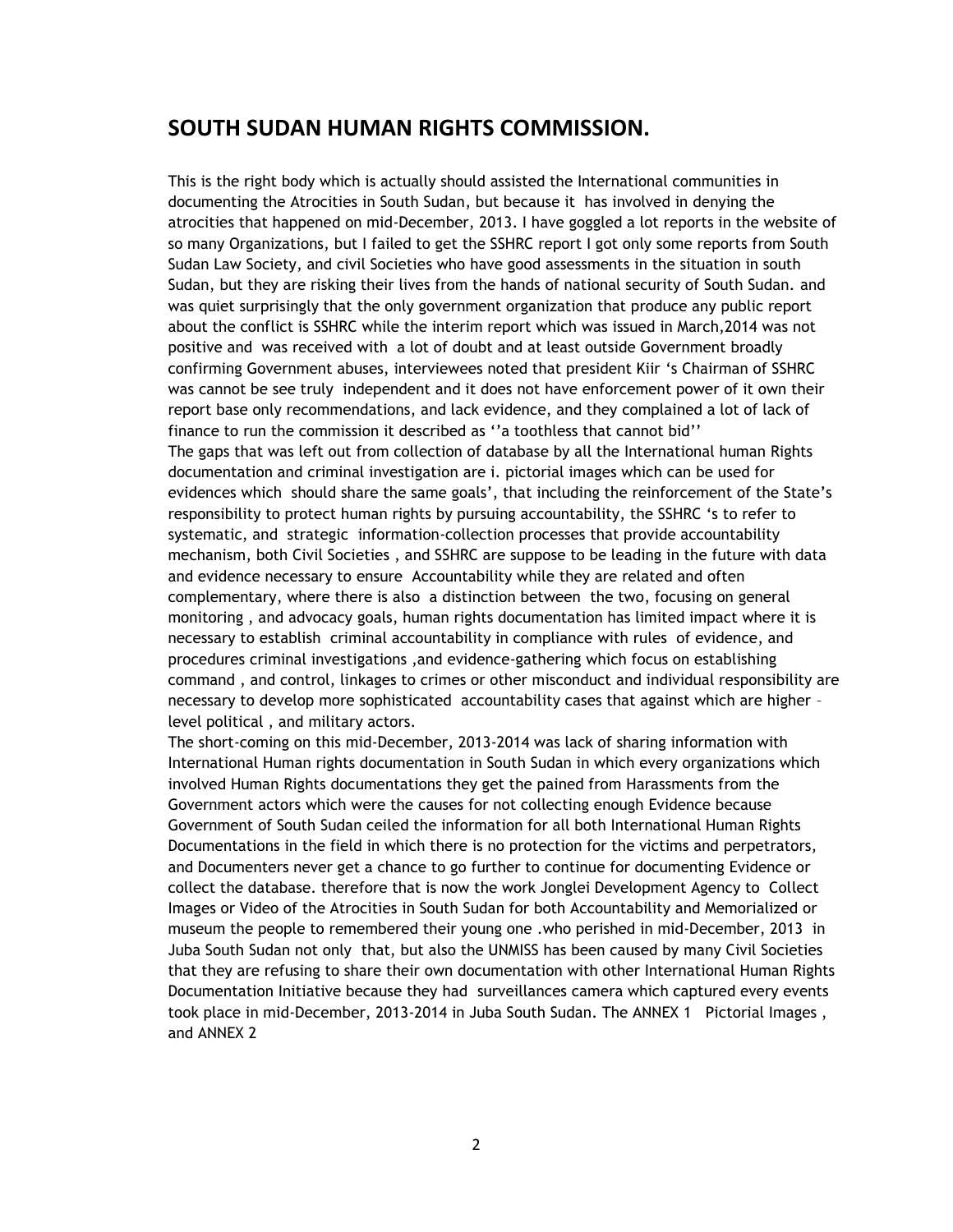### **Human Rights Situation in South Sudan.**

The Violation of Human Rights in South Sudan has became the worst ever tragedy in the 19th Centuries and the pattern of Human Rights violations is 'beyond reasonable doubt'' and the violence against women, and the impunity for Human Rights Violation, has been considered as ''the crimes against Humanity, and violation of International Law or Humanitarian Law In South Sudan''. The question who is responsible for the mass killing of the Nuer Ethnic tribes in Juba mid -December, from 16th -20<sup>th,</sup> 2013. ? The President Kiir has the responsibility for the Mass killing that place in Juba in mid-December, 2013.the Human resources such as Gelweng the Private Armies The Nuer tribe were the victims of massacred or Genocide emanates to crimes against Humanity under International Law or Humanitarian Law the UN Universal Periodic Review the pervious reports by the all the actors in the field of Basic Documentation such perpetrators, like Kiir and his Private Armies Soldiers because the whole of Nuer ethnicities are currently in the Diaspora, their homes have been damaged by the acts of Massacred or Genocide, extrajudicial killing including murder. and summary execution forced displacement, confiscation and destruction of properties ,torture, and rape. and these are the places were not reached by the reporters during the investigation period, Names of the Areas ,- 1. Gudele one, police Station near the lou Medical Centre is the killing zone number one 300- 400 ethnic Nuer were killed by Private Armies on mid-December, 15-20<sup>th</sup> 2013. 2. J One in the State House no two. 3. J two the presidential security Headquarter across the road from J One . 4. The House of Dr Riek Machar 34 Nuer were massacred on spot after they are disarmed near J one in Hai Amarat, 5. The House of Riek Machar two behind Jabel Kujur in Kukulili area , the number of people killed in that Compound is not known its needs to be investigated in order to know the number of the people who got killed in that place need the UPR. 6. National Security Headquarters building near Jabel Market another Notorious killing Zone In Juba South Sudan. 7. Riverside National Security Station that is where the sophisticated people in the Containers, and Killed them at night and through them into the River after they open their Stomach 8.the former JIU Military Barack Garrison ,the Headquarters of Tiger Battalion, where the fighting started on mid –December, 2013 at 10:30 Pm the number people killed in that place is not known need the UPR .9. External Security Headquarters in Hai Jalaba also need to be investigated .10. Bilpam SPLA Headquarters is another notorious killing Zone in Juba south Sudan. 11. Operation Headquarters near Immigration need to be investigated in Juba South Sudan. 12. Manga one and Mangatea two areas in Juba South Sudan . 13.News Site, Mia Saba 107 area. 14. Kor Wiliam, Kololo area, 15 Jabel residential area behind jabel Market Under Mango Trees, many people Massacred, and through them in the river need to be investigated. 16. Three mass graves in Guray area after Gudel two where they used to transport the dead bodies to with big trucks to be buried in Mass graves . 17. A concrete bricks fence compound between new site and Mia Saba 107 area that place is reported to be the place where they burned the dead bodies or burned people alive. 18. The Container near or behind the military , and water cooperation in Juba town is believe to be where sophisticated people and died without knowing them done by national Security personnel . 19. The number of Nuer ethnicity who were killed in Juba South Sudan maximum prison and differences police cells are over 25, 000 thousand people mostly are women, Children, and Elderly people in Juba South Sudan . 20. The number of Nuer ethnic Patients who were killed in Juba Teaching Hospital are also un countable .21. The number of Nuer People killed and thrown into the River Nile by Private Army of President Kiir is unknown finger and need UPR to be investigated. ( annex 1,2,3,4.)

There is excessive used of force by the Police, National Security, SPLA soldiers and Militias supported by the Government forces, and disappearing in the hands of National Security,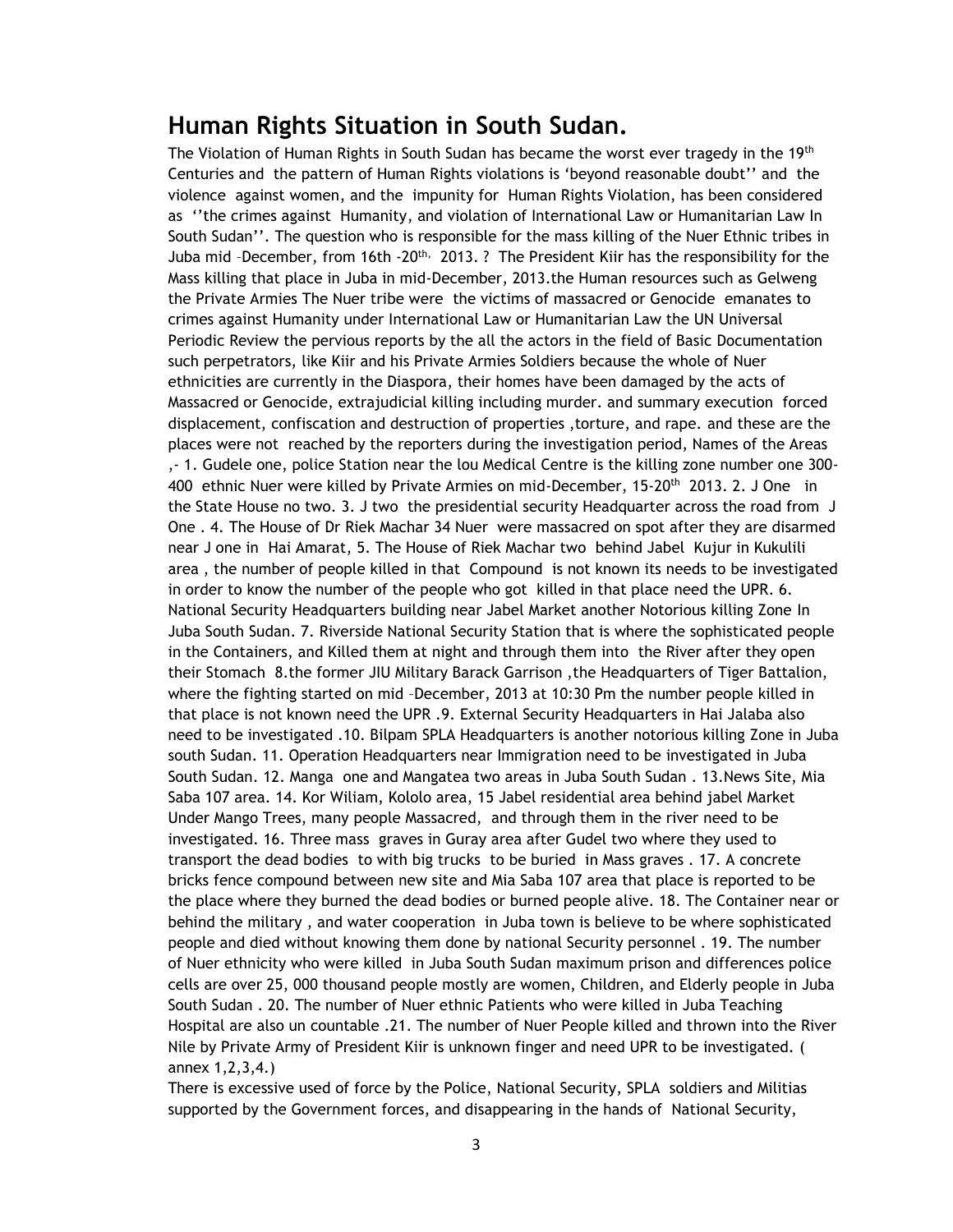Harassment of Journalists and Killing them, and lack of freedom of speech has been widely reported in the many part of states Capital, such as Unity State is the Worst in 2014 -2015 and the beginning of 2016, Upper Nile State, and Jonglei State in 2013-2014 period in South Sudan , there is Harsh prison condition, such sophisticated Containers, Under hole, Rapid killing and Through them into the River , Rapping Women, force Married by the Soldiers, abducting young Girls, and Castrating young Boys, Burning Elderly Men, women, and Infants from 0-5 Years old, and death finality without proper procedures, of Judgment, which is base in ethnicity or Discriminations on the basis of sexual orientation, and the Identifying Nuer ethnicity in the South Sudan ''the contour lines on the forehead of Nuer ethnicity, and the Dialects becomes the death certificate in mid-December,2013. Not only that but also the SPLA/Militias force Women to kill their Children, and cook them and later on force them eat the flesh, force them in the houses and Burn them inside the huts alive , after that they will looted their properties, and million to United Nation Mission in South Sudan Protection Camps, and forced 3 million no option to Neighboring Countries such as Kenya, Uganda, Sudan, and Ethiopia.

Not only Nuer ethnicity were targeted but in other parts of the States such as Western Equartoria, Mundri, Maridi, Yambio, Moro people were targeted and Eastern Equartoria in Niumuli Madi People were also killed .

The above mentioned places of incidences and the lost of properties , if it is not yet stopped the conflict in South Sudan will lead to the worst Genocide in the young Nation the world .

### **Recommendation 1. Providing for international expertise and financial support to strengthen the National Reconciliation body, and local peace initiative**

In 2013 the government began trying to address South Sudan is History of Conflict through the establishment of CNHPR in which I was one of peace Mobilizer but it didn't take route implement the CNHPR. To South Sudan Accountability, the State should abide with the International Law and Humanitarian Law to try, and handover the perpetrators to rights body for Justice.

The State should be transparent to form Truth -Seeking, and Reconciliation commission (TSRC) for the people of South Sudan to gain their trust. The State should also form the Compensation and Reparation Authority (CRA) so that the people can be reinstituted, Rehabilitated, The State should also stop Harassment of Journalists so that the freedom of Speech can be exercise and the access to information cannot be abuses. Both Government and Opposition should come together and form Transitional Government of National Unity (TGONU) so that Citizens will enjoy the fruits of peace and work for development in their Country. The State should frame the bill of rights so that the freedom movement can be granted to every Citizen in the whole Country without hindrance from one place to another.

The State should also protect the Victims and Witness of the mid –December, 2013. The State should allow the Civil Society, to collect the Database for Documentations, for investigation and memories purposes in rewarding the Victims. Both Government and the Opposition should allow the Humanitarian wing to operate efficiently and effectively for people to get food all over the Country in South Sudan.